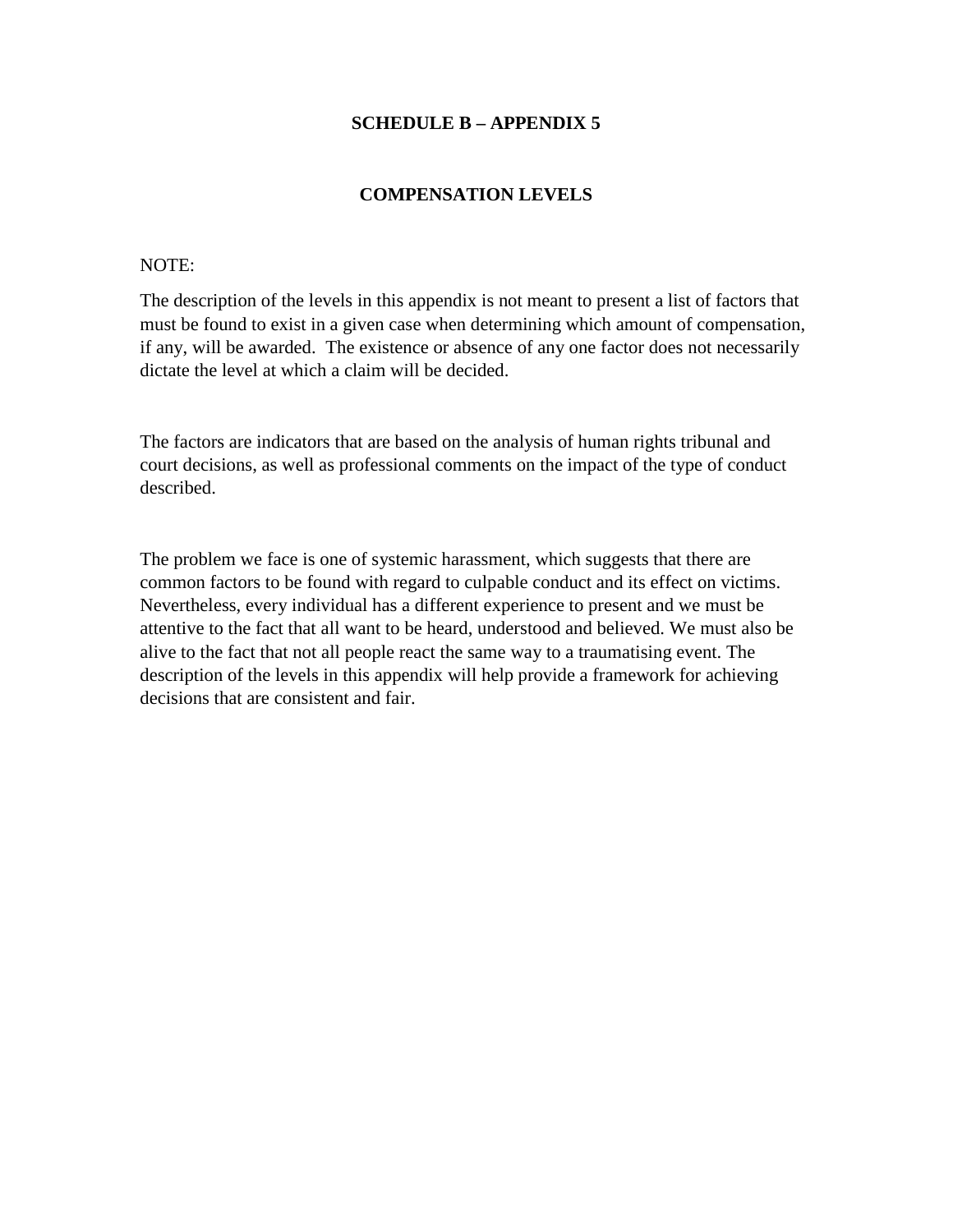# **Level 1 – \$10,000**

## *Culpable conduct includes but is not limited to*:

Sexualized comments Sexualized jokes Inappropriate questioning regarding the complainant's personal life Exhibitionism Bullying causing psychological harm, anxiety Mockery by various means Communication of a sexual or romantic nature

## *Effect on victim*:

Anxiety, nightmares, occasional panic attacks Rage, feeling of humiliation Loss of self esteem Feelings of degradation and discomfort *Note*: No substance abuse or work interruption, no ongoing psychological damage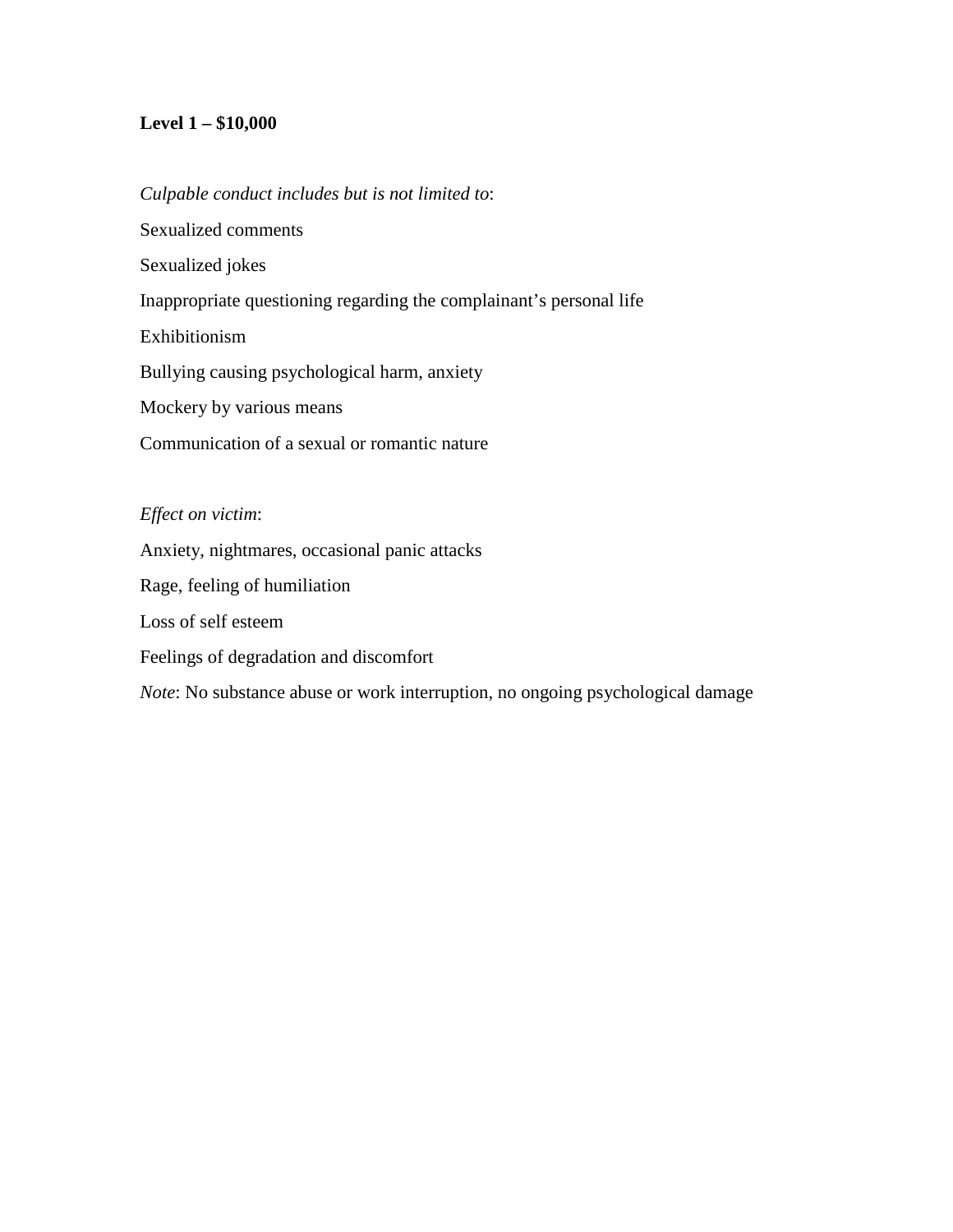## **Level 2 – \$35,000**

#### *Culpable conduct includes but is not limited to:*

Kissing Touching with a sexual purpose or intention Simulating sexual intercourse or masturbation Physical aggression causing harm Mockery by various means Bullying causing psychological harm, anxiety Persistent communication of a sexual or romantic nature Exposure to pornography<sup>[1](#page-2-0)</sup>

#### *Effect on victim*:

Physical wound

Temporary incapacity forcing medical attention

Post-traumatic stress, not severe

Auto condemnation, feeling culpable

Loss of confidence in others

Anxiety, nightmares, occasional panic attacks

Rage, feeling of humiliation

Mild depression

l

Minor work disruption

*Note*: no psychiatric condition, no troubling substance abuse, no permanent psychiatric affliction

<span id="page-2-0"></span><sup>&</sup>lt;sup>1</sup> This does not include showing pornography in the context of a criminal investigation.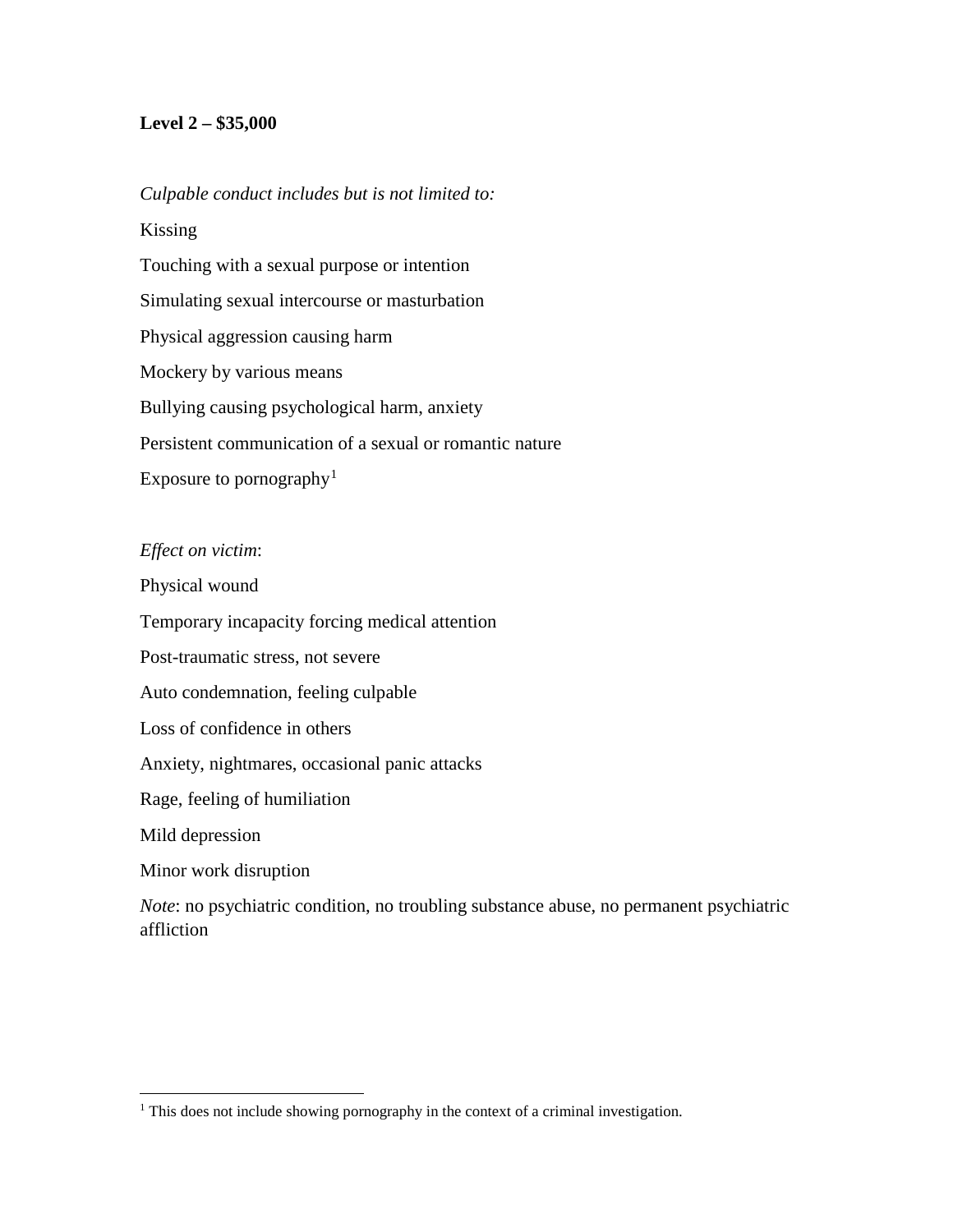## **Level 3 – \$70,000**

*Culpable conduct includes but is not limited to:* Gender-based putdowns Persistent kissing or touching with sexual intention Exposure of genitals to complainant Sexual advances Constant intimidation in front of others Intimidation by using rank Mockery with intent to degrade Incessant communications of a romantic or sexual nature Persistent exposure to pornography<sup>[2](#page-3-0)</sup> Reprisals related to work environment

#### *Effect on victim*:

l

Severe stress affecting the complainant's health Auto-condemnation Loss of confidence in others Severe anxiety Frequent panic attacks Severe nightmares Sexual dysfunction Mild drug or alcohol abuse Wound making permanent mark Temporary work disruption Loss of self-esteem Loss of desire to communicate feelings of love or desire

<span id="page-3-0"></span><sup>&</sup>lt;sup>2</sup> This does not include showing pornography in the context of a criminal investigation.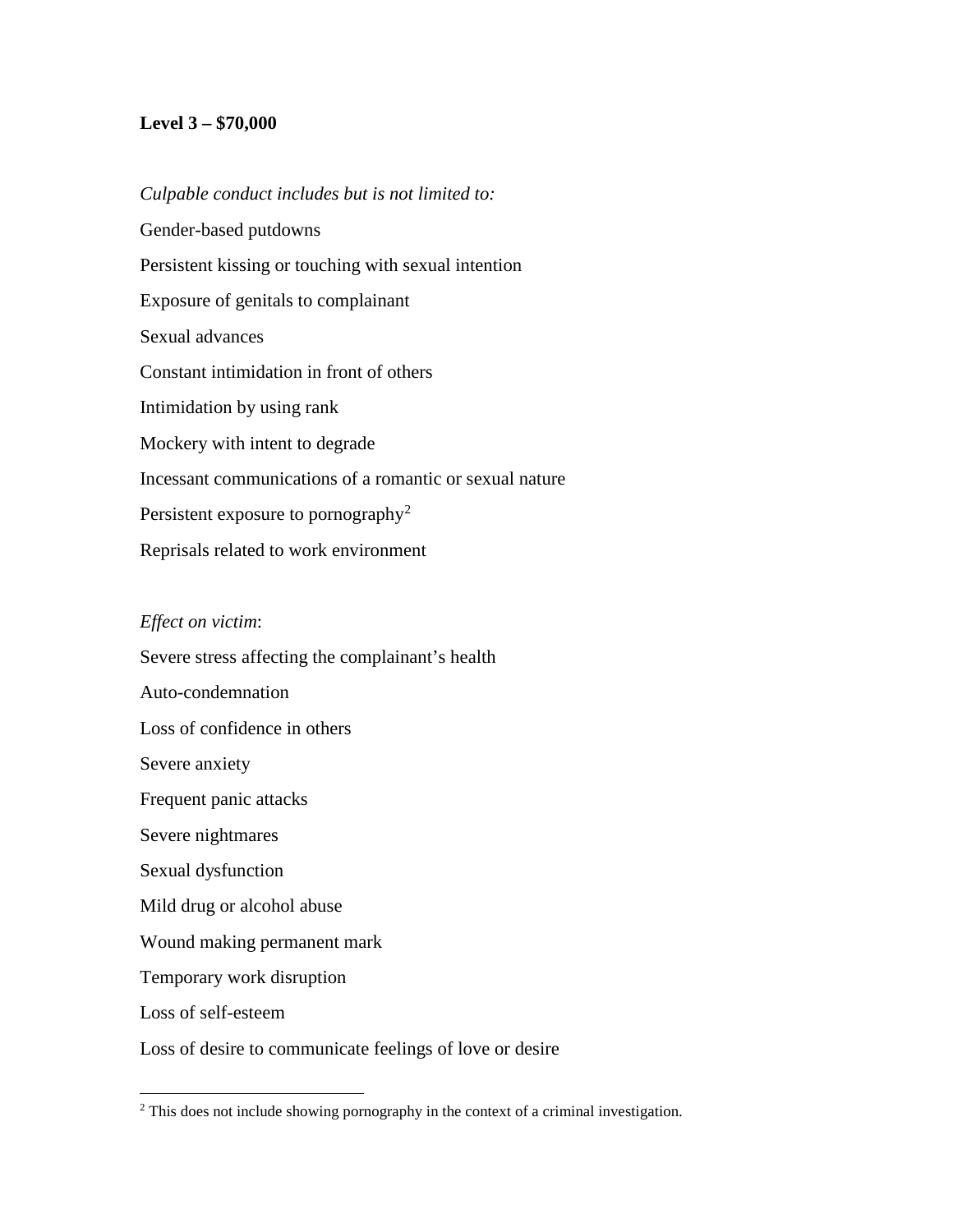#### **Level 4 – \$100,000**

*Culpable conduct includes but is not limited to:* Persistent or ongoing gender-based putdowns Touching of complainant's genitalia Forcing oneself on victim physically Physical aggression causing wound Exposure to violent pornography[3](#page-4-0) Harassment towards vulnerable complainant

## *Effect on victim*:

l

Severe stress affecting the complainant's health Post-traumatic stress Diminished professional status or reputations Drug or alcohol abuse Absenteeism Suicidal ideation Diminished physical health or well-being

<span id="page-4-0"></span><sup>&</sup>lt;sup>3</sup> This does not include showing pornography in the context of a criminal investigation.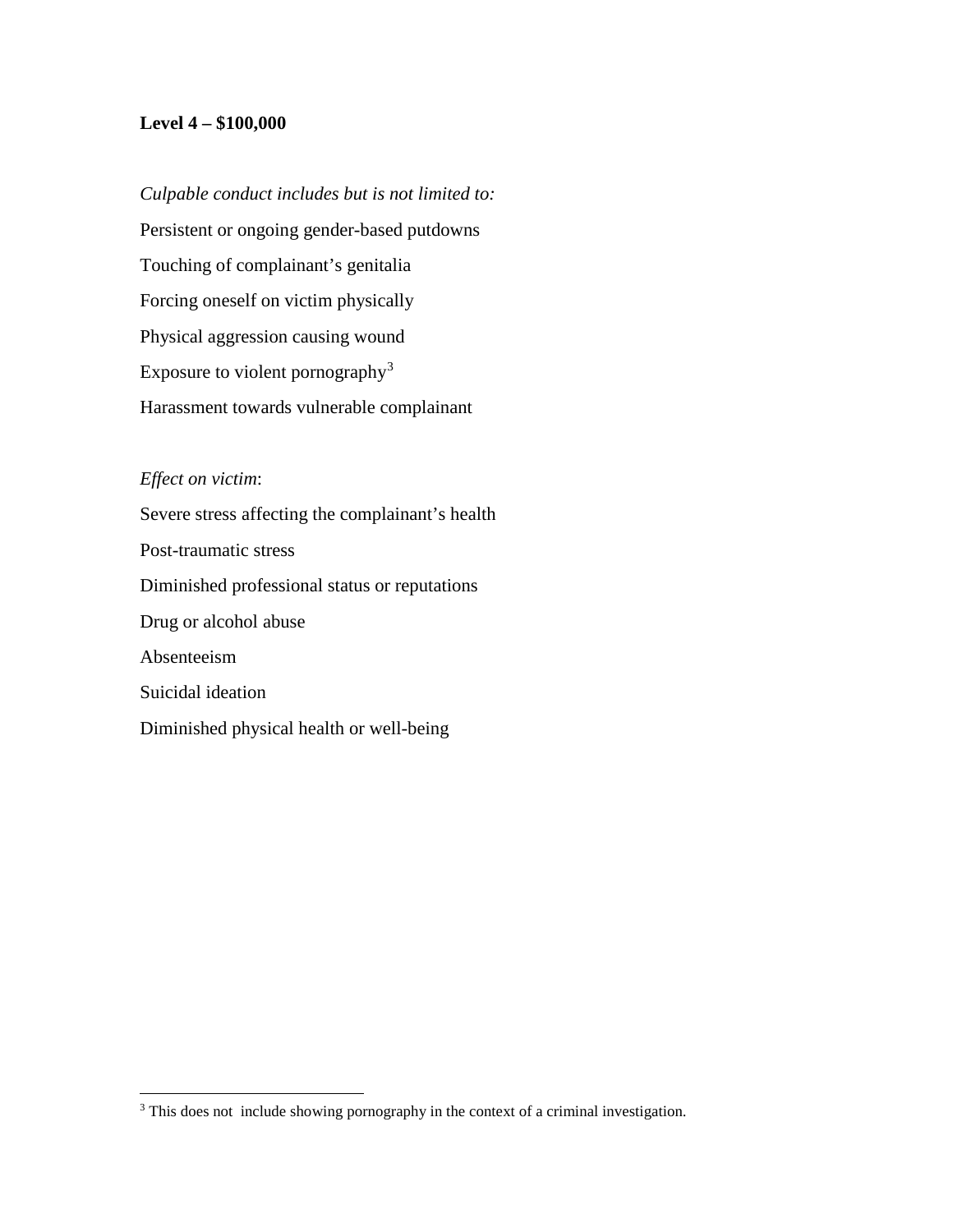## **Level 5 – \$150,000**

#### *Culpable conduct includes but is not limited to*:

Persistent intimidation, bullying, aggressions

Acts to denigrate and humiliate in front of others

Diminishing value of Class Member by assigning menial tasks below the Class Member's abilities

Acts meant to affect working conditions or career development

Acts causing interpersonal problems

Acts intended to cause emotional stress

Using rank to denigrate

Repeated Sexual advances

Harassment towards complainant with moderate vulnerability

Forcing complainant to perform non-penetrative sex acts

#### *Effect on victim*:

Severe stress affecting the complainant's health Post-traumatic stress Obsessional tendencies Substance abuse Problems with interpersonal relationships Suicidal thoughts Wound leaving a permanent mark Feeling culpable, auto-condemnation Loss of confidence and self-esteem Loss of desire to communicate feelings of love or desire Some work disruption